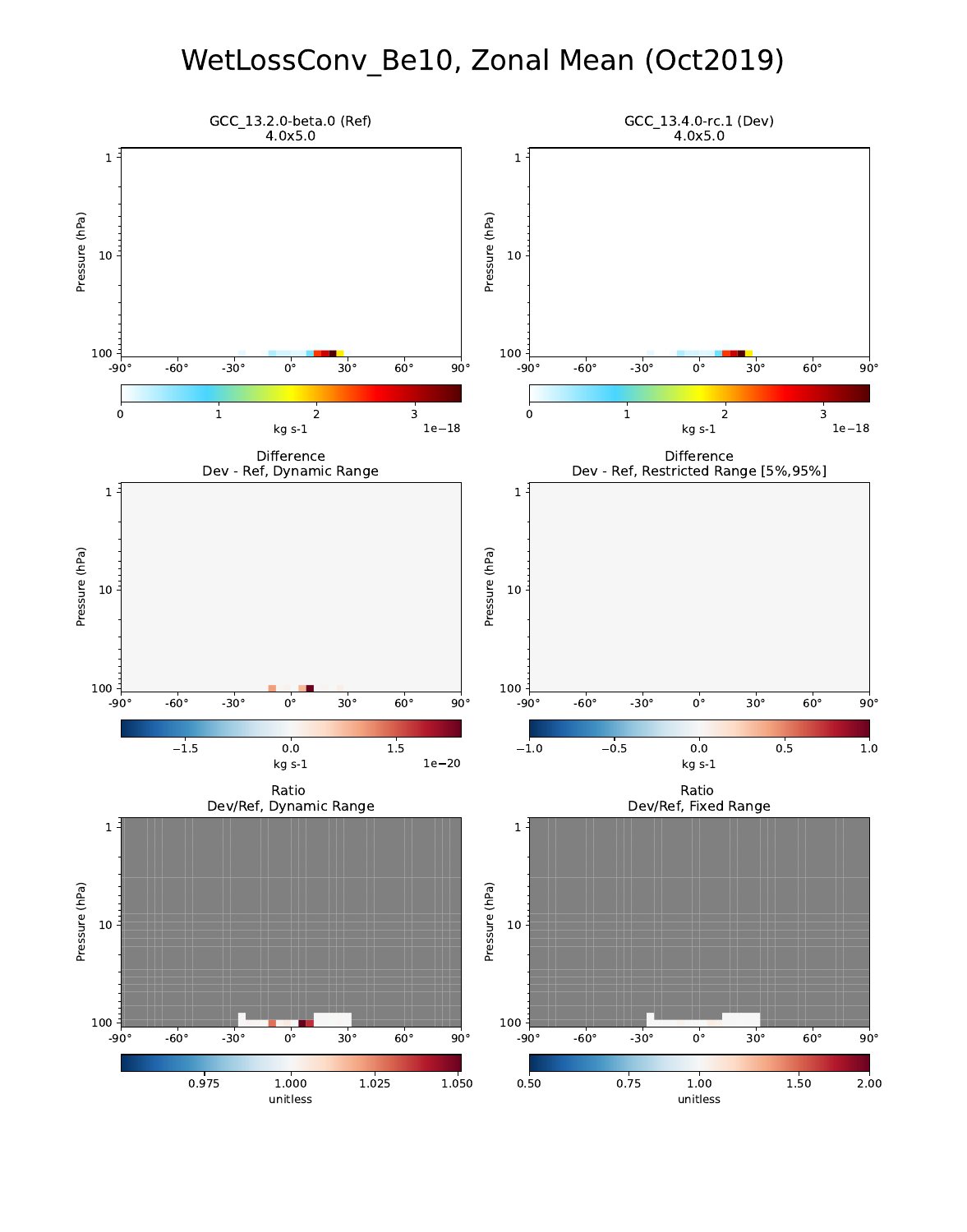### WetLossConv\_Be10Strat, Zonal Mean (Oct2019)

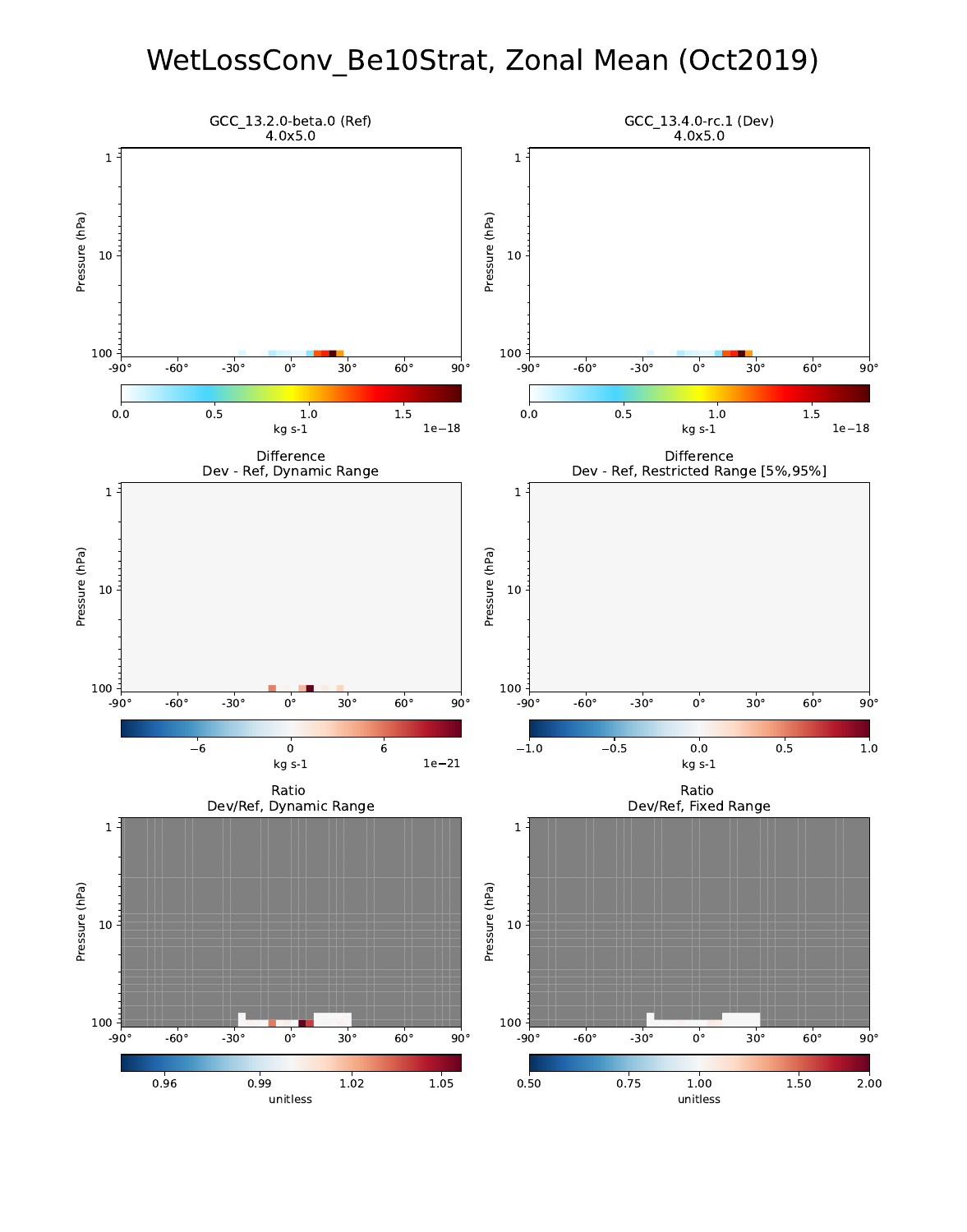## WetLossConv\_Be7, Zonal Mean (Oct2019)

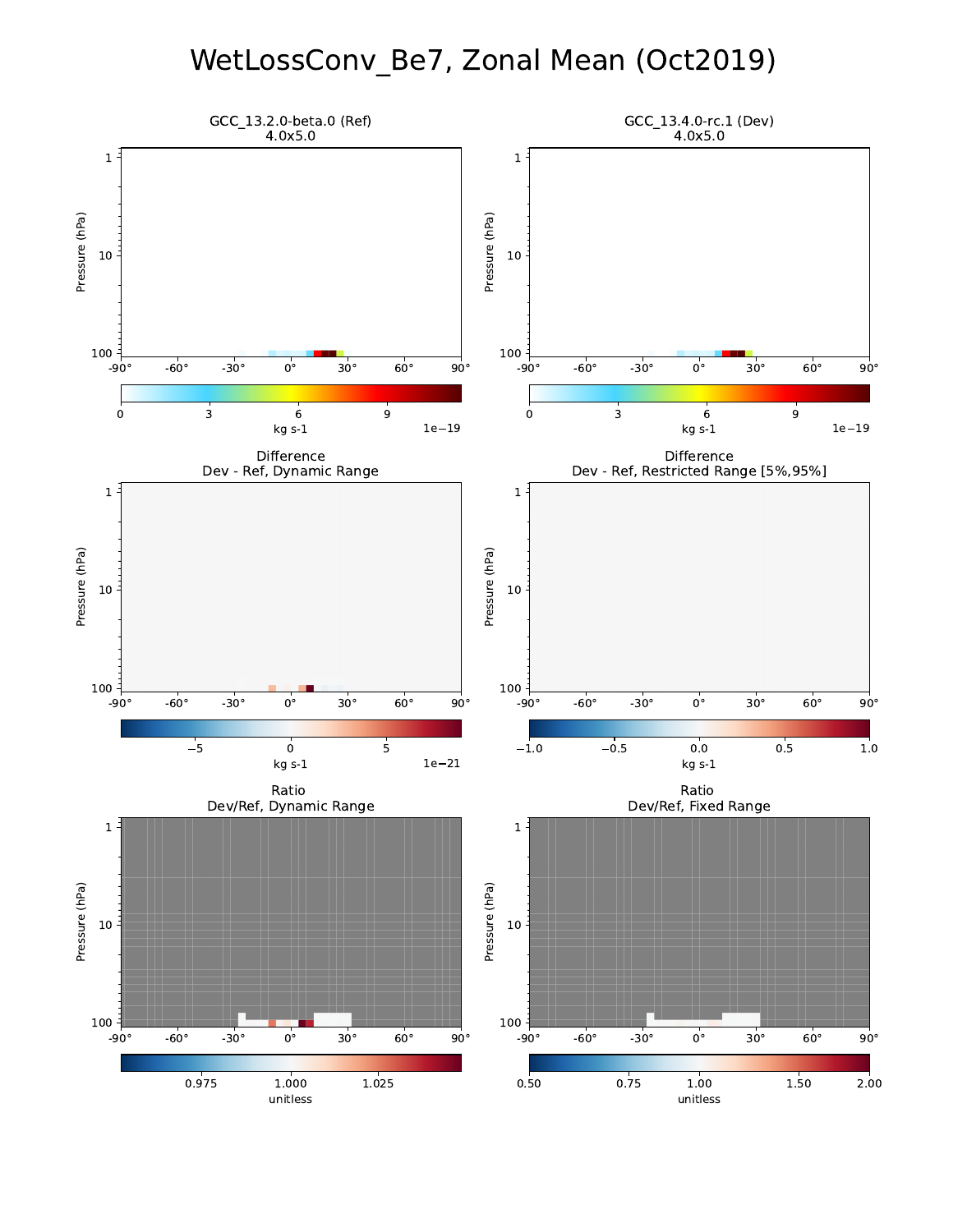### WetLossConv\_Be7Strat, Zonal Mean (Oct2019)

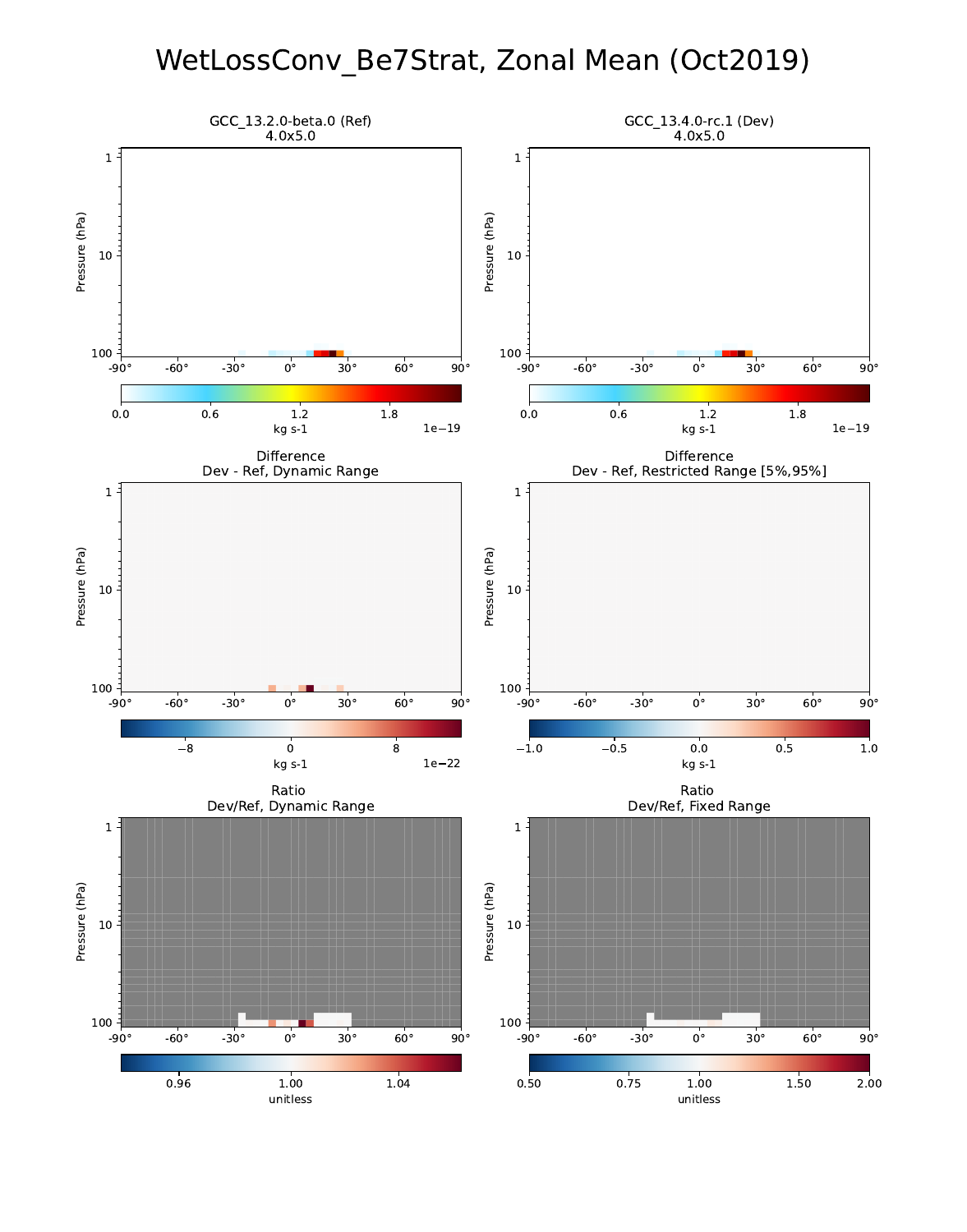## WetLossConv\_Pb210, Zonal Mean (Oct2019)